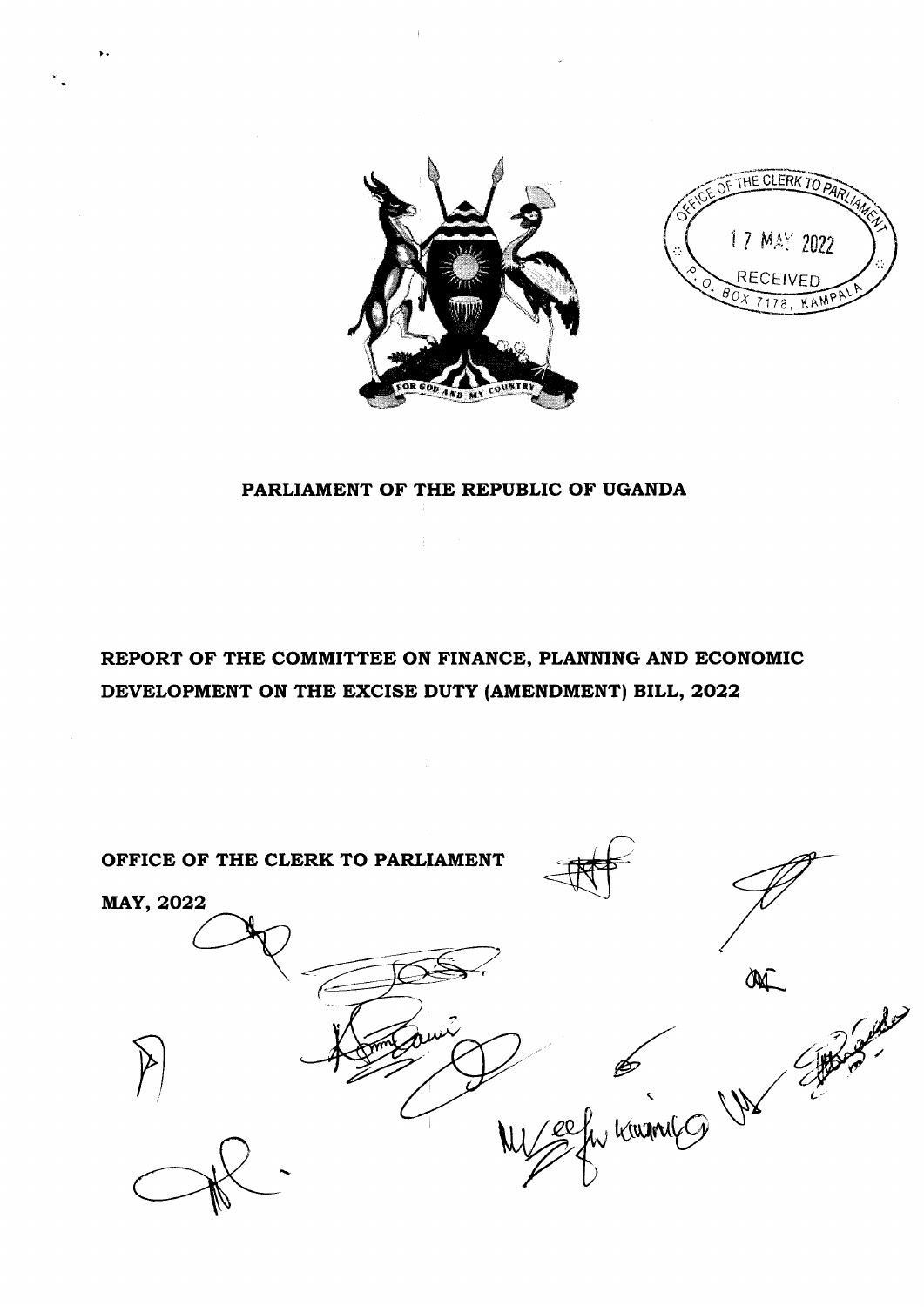## REPORT OF THE COMMITTEE ON FINANCE, PLANNING AND ECONOMIC DEVELOPMENT ON THE EXCISE DUTY (AMENDMENT) BILL 2022

## 1.O Introduction

The Excise Duty (Amendment) Bill, 2022 was, at the 18th Sitting of the 3rd Meeting of the 1st Session of the 1lth Parliament of Uganda held on Thursday 3 1st March, 2022, presented for First Reading and referred to the Committee on Finance, Planning and Economic Development for further scrutiny.

Rt. Hon. Speaker, the Committee considered the Bill through consultations with different stakeholders, hence this report.

## 2.O Object of the Bill

The object of this Bill is to amend the Excise Duty Act, 2014, to provide for the definition of "fruit juice", "un-denatured sprits" and "vegetable juice"; to amend Schedule 2 to vary the excise duty in respect of opaque beer, fermented beverages and plastics; to provide for incentive regime for citizen and foreign investors whose investment capital is, five million United Sates Dollars and thirty-five million United States Dollars respectively; and for related matters.

## 3.O Methodology

The Committee held meetings and received memoranda from the following;-

- i) Minister of Finance, Planning and Economic Development;
- ii) Uganda Revenue Authority;
- iii) Institute of Certified Public Accountants;
- iv) Private Sector Foundation Uganda;
- v) Uganda Manufacturers Association;
- vi) Price Waterhouse Coopers;
- vii) Graphic Systems Ltd;
- viii) Uganda Ginners and Cotton Exporters Association Ltd;
- BDE East Africa Advisory Services Ltd; ix)
- Erastus Ngirabakunzi, a tax consultant; x)
- xi) Reuben Desire Kamanzi, a retired public servant.

P WE \

1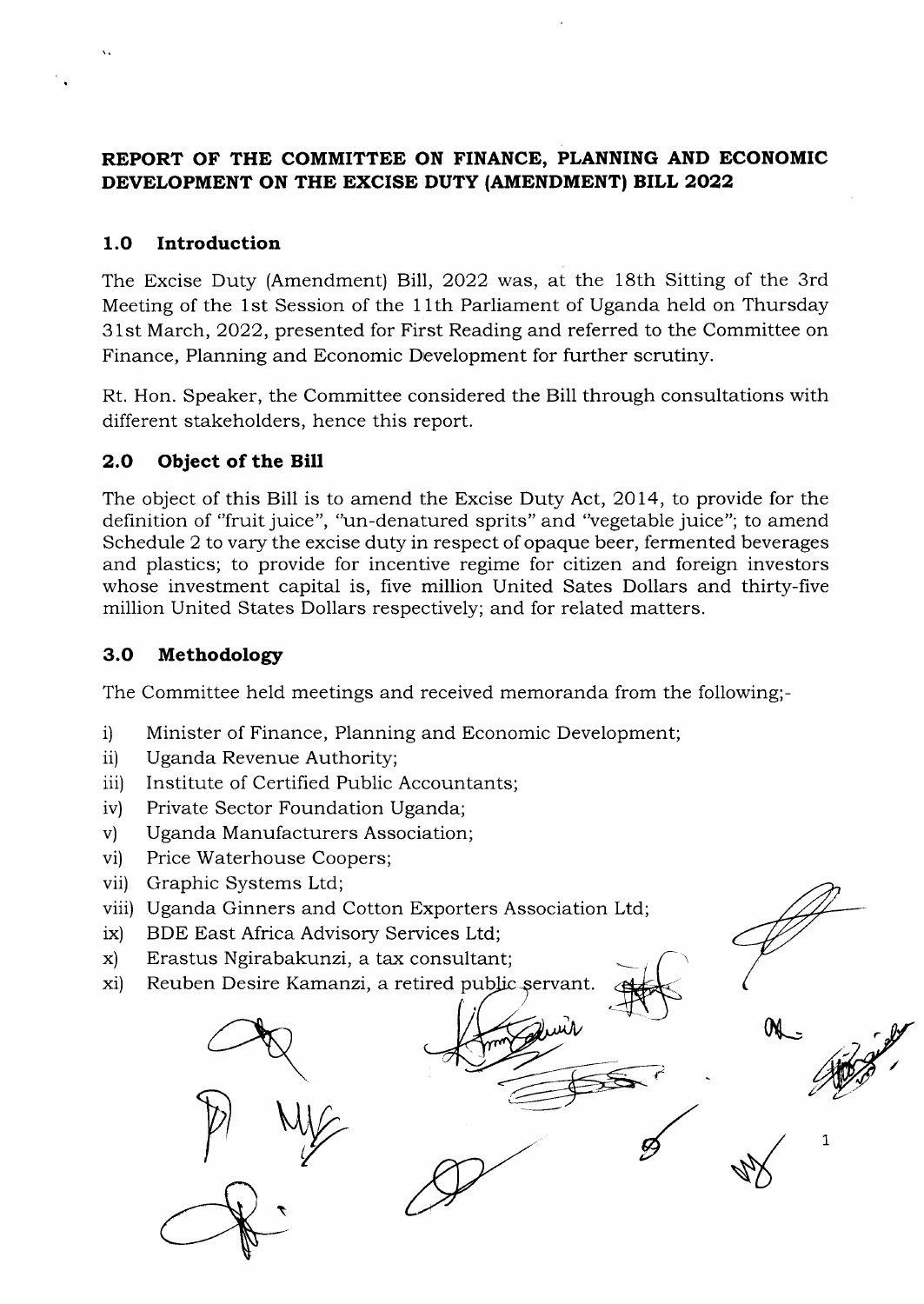## 4.0 Observations of the Committee

#### A. Cross-cutting issues

a) Stability of the Excise Tax Regime; The Committee observed that there is need to enable proper planning and implementation of investment plans by enterprises through a predictable and stable tax regime. The Committee noted that any new tax measure should therefore be thoroughly scrutinized to assess its impact on macro-economic stability and competitiveness of the sector in line with NDP 3 and the policy of export promotion and import substitution.

The Committee noted that on average, tax accounts for between 45% and 55% of the price of a final product. The Committee further noted that in particular, the Excise Duty regime is reviewed on an annual basis and yet investment is planned for a period of 3-5 years.

#### Recommendation:

## The Committee recommends that the Government develops an Excise Duty regime spanning for two to three years to facilitate proper planning.

b) Digital Tax Stamps: The FY 2018/19 budget approved the use of DTS with the objective of addressing tax leakages in Excise Duty payments. Although the objective is much appreciated, the implementation of the regime increases the costs of doing business through installation costs incurred by companies.

The Committee further noted that DTS increases the costs of exports as companies are forced to change branding designs just to incorporate the DTS, especially for export products.

That notwithstanding, the Committee was cognisant of the central role DTS plays in the Domestic Revenue Mobilisation Strategy. Some of the benefits include;

- i) Improvement in the capacity of Uganda Revenue Authority to track & trace capabilities of tax payers as a means of improving compliance;
- ii) The increased production of real-time data;
- iii) The empowerment of consumers;
- iv) The improved protection of legitimate businesses against unfair competition;
- v) The protection of consumers against harmful products;
- vi) Improved prevention of illicit production and counterfeiting
- vii)Improved real time tax accounting and reconciliation for tax stamps, and;
- Real-time enforcement and prosecution.

v) The protection of consumers against harmful products;<br>vii) Improved prevention of illicit production and counterfeiting<br>viii) Real-time enforcement and prosecution.<br> $\mathbb{R}$ ? 7, \  $\boldsymbol{z}$  $\overline{\phantom{0}}$  $\mathfrak{p}$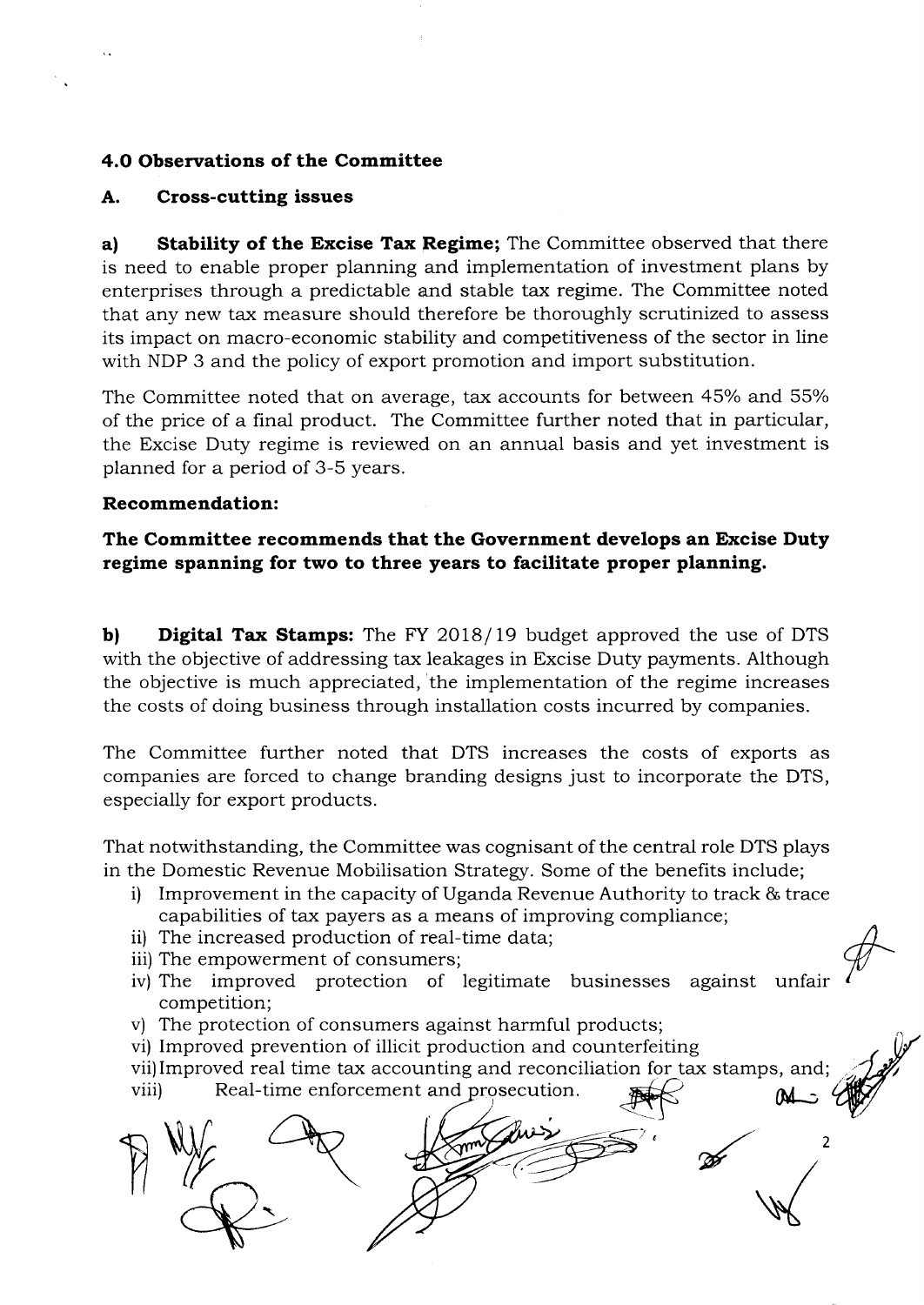#### Recommendation:

The Committee recommends that;

- i) Digital Tax Stamp (DTS) payments be restructured to consider the increased Excise Duty collections, to ensure the government and country benefits commensurately from this solution;
- iil DTS be applied only to tax-payers who have proven to be continuously under-declaring the right excise duty payable.

c) Development of different tiers/threshold on the Excise Duty regime. The Committee observed the need to promote local content through the development of a separate tier/threshold for new innovative products which utilize local raw materials, mainly in the agriculture industry. This should consider products at introduction stage to enable them benefit from the sunk costs (research) since targeting them for tax discourages innovations and reduces the expected revenue development through the value chain - especially supply chains.

#### Recommendation

The Committee recommends that a separate excise duty threshold be developed for innovative products that promote the utilisation of local raw materials, mainly in the agriculture industry.

## B. Specific observations and recommendations

a) Clause 2; Amendment of Section 2 of the Excise Duty Act, 2o14- Definition of  $-$ "fruit juice"

The Committee observed that "fruit juice" has been redefined in the Bill to mean unfermented liquid extracted from the edible part of a fresh fruit whether the extracted liquid is diluted or not.

The Committee was informed that the proposed re-definition of fruit juice goes against the conventional definition of juice, as provided for in the UNBS Standards that are aligned with international definitions and classifications of juice.

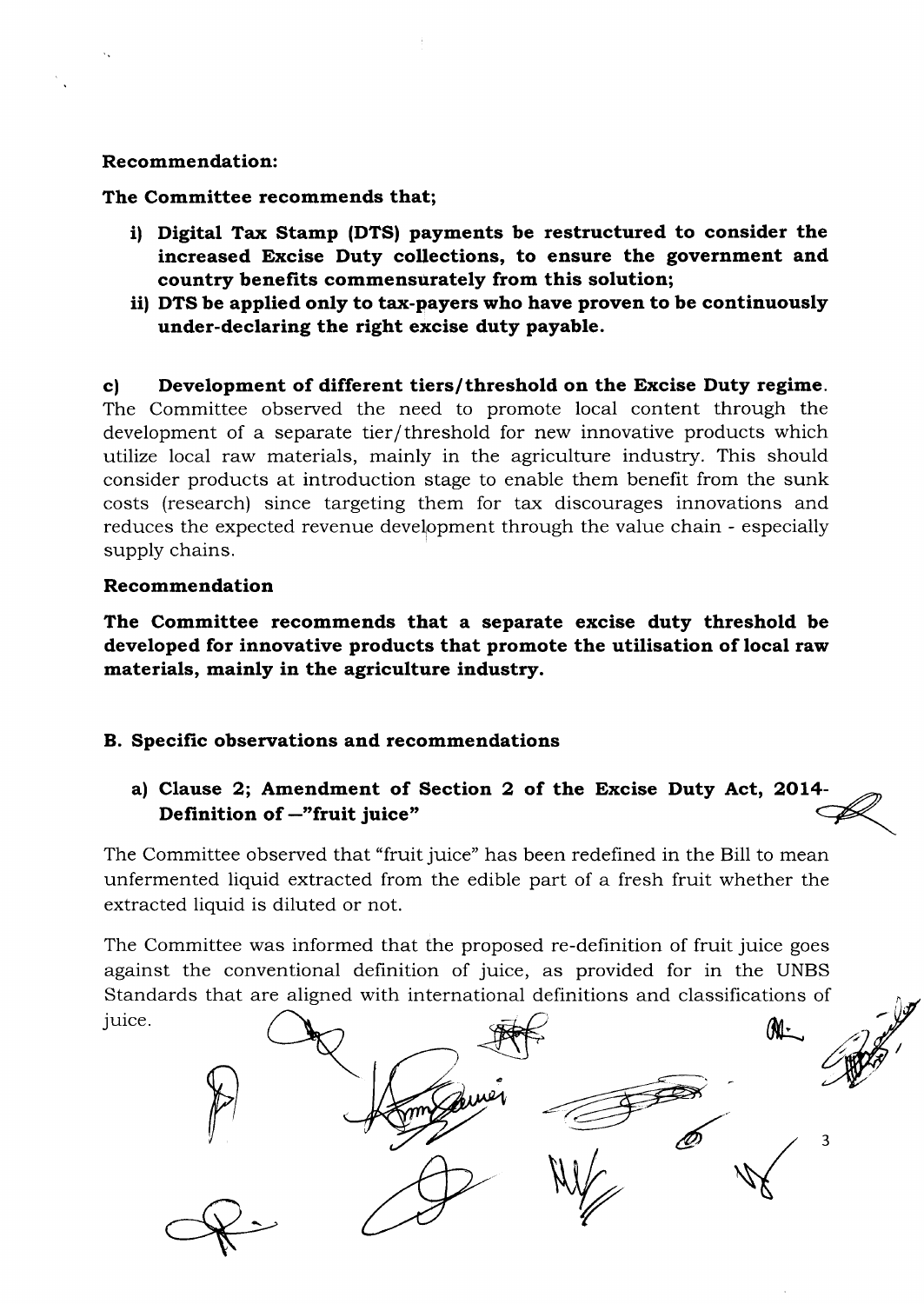The Committee was further informed that re-defining juice in the manner proposed in the Amendments will bring raw materials fiuice pulp and puree) under Excise Duty levies.

The Committee noted that the proposed wording will also lead to double taxation because fruit puree and pulp will attract Excise Duty as will the final products they are used to manufacture; the juice itself.

Furthermore, instating excise duty on pulp will mean that the cost will be extended to farmers in form of reduction in prices. The rationale is to exclude puree for industrial use, but maintain the tax on ready-to-drink juice, whether diluted or not, and to avoid double duty on both the puree and the final fruit juice.

#### Recommendation;

The Committee therefore recommends that Clause 2 be amended to define "fruit juice" as, "unfermented liquid extracted from the edible part of a fresh fruit whether the extracted liquid is diluted or not but does not include fruit puree for industrial use that is not ready for final consumption." This redefinition will ensure that there is no double taxation of both the fruit pulp- raw material and the fruit juice itself.

## b) Clause 3 (a) - Amendment of Schedule 2 of the principal Act- Excise duty on opaque beer

The Committee observed that Clause 3 (a) seeks to amend Schedule 2 to the principal Act to reduce excise duty on opaque beer from  $12\%$  or  $230$  /= per litre, whichever is higher to  $12\%$  or  $150/$ = per litre, whichever is higher.

The Committee learnt that one of the companies in the alcohol sector innovated and set up a "Chibuku" factory which unfortunately closed in 2Ol8 over unprogressive excise duty on opaque beer. The unprogressive tax on opaque beer rendered Chibuku uncompetitive with other local brews such as tonto, ajono, mulamba, malwa, kwete among others. Due to this, annual VAT worth UGXS billion was lost, an average of 3.6 million Kgs of locally maize, over 1,000 farmers supplying maize lost market, 6,000 direct and indirect jobs linked to the factories were lost.

The Committee therefore observed that while the above proposal to reduce opaque beer excise rate from UGX. 230 or 30%, to UGX. 150 or 12% in the Excise<br>Bill 2022 is welcome, it is not optimum for the business to operate. Bill 2022 is welcome, it is not optimum for the business to operate.



4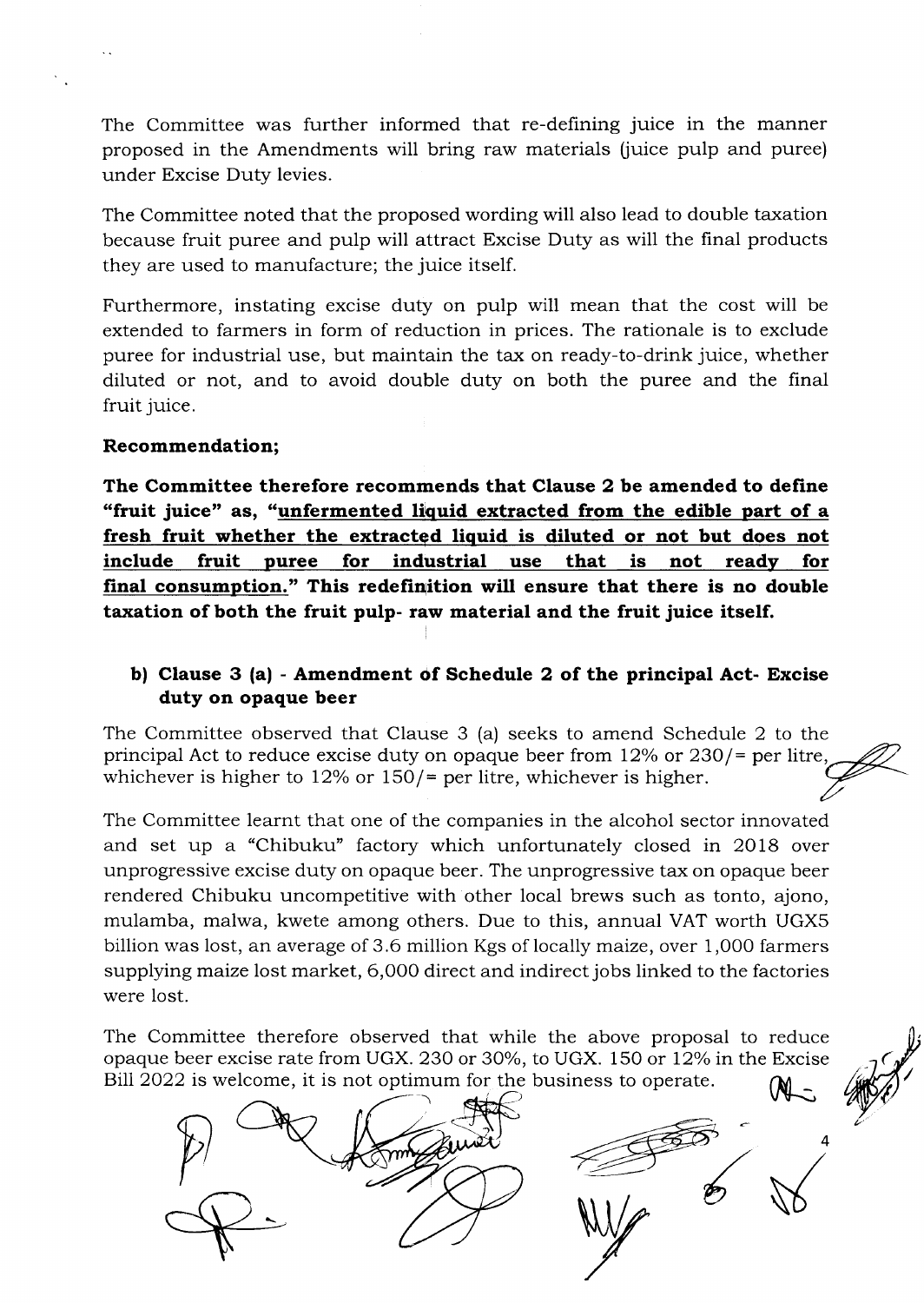#### Recommendation;

The Committee therefore recommends that Clause 3 (a) be amended to reduce the Excise Duty on opaque beer to  $10\%$  or UGX. 100 per litre whichever is higher.

#### c) Amendment of Item 3, Schedule 2, of the Excise Duty Act 2020

The Committee observed that the Second Schedule of the Excise Duty Act 2O2O has excluded alcoholic Kombucha drinks among items paying a 12% or UGX150 tax regime. As with opaque beer, kombucha drinks are locally sourced and manufactured. It therefore serves the segment of the population that would in the alternative resort to illicit trade, or untaxed and untaxable products such as local brew, tonto, ajono, mulamba, malwa, and kwete.

While meeting with Kombucha Drinks Manufacturers' Association of Uganda, the Committee was informed that Kombucha is an applied term to mean "fermented sugary tea solution with a combination of yeast and bacteria". The Committee was further informed that the kombucha product contains <sup>2</sup> categories; Alcoholic kombucha and non-alcoholic kombucha. The Committee learnt that both alcoholic and non-alcoholic kombuchas undergo fermentation processes, although they differ on the number of days spent in fermentation.

The Committee learnt that the Excise Duty (Amendment) Bill, 2022 is amended under Item 5 (d) to include non-alcoholic kombucha under the category of products in a reduced tax regime of  $12\%$  or UGX150 whichever is higher. However, due to the high fermentable nature of kombucha, only 2% of kombucha products remain non-alcoholic as they would require long-term costs of refrigeration to maintain them in a non-alcoholic state;

The Committee further learnt that Kombucha drink manufactures employ more than 65,000 youth. The Committee therefore noted that alcoholic kombucha should be included under Item 2 to protect the nascent industry from the high tax regime (20% or UGX250), whichever is higher, and ensure that its players are encouraged to penetrate the formal sector even more.

#### Recommendation

The Committee recommends that Schedule 2, Item 3 of the Excise Duty Act be amended to include alcoholic Kombucha drinks among the items applying the  $12\%$  or UGX150 tax regime. This will encourage more manufactures of the alcoholic kombucha to become tax compliant and join the formal sector thereby expanding the tax base;  $M_{\text{eff}}$ 

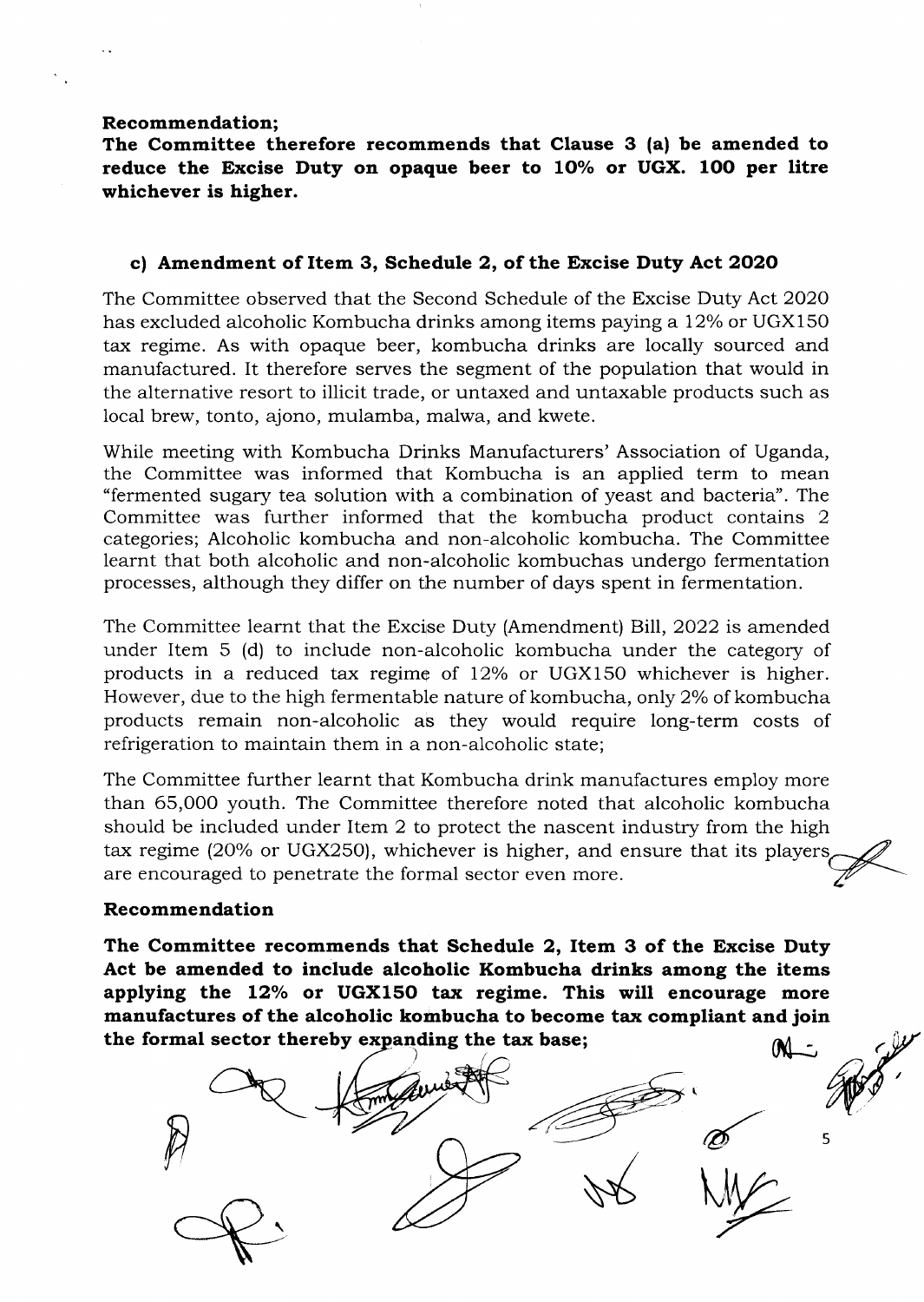## d) Clause 3 (d); Amendment of Item 11, Schedule 2, of the Excise Duty Act- Excise Duty on Plastios

The Committee observed that ltem11 of Schedule 2 of the Excise Duty Amendment Bill 2022 seeks to increase Excise Duty on bags of polymers of ethylene and other plastics to 40% or 4000, whichever is higher.

The Committee further observed that the Excise Duty Act, 2021 was passed under Schedule 11, and provided for 2.5% or USD70 per tonne, on all polymers or ethane and Polypropylene imported into the country as a green levy.

The Committee learnt that the above law was enacted to ensure that all plastic product manufacturers and importers would directly contribute to the government to ensure a clean and heaithy environment and ensure the 3 R's, that is, Reduce, Reuse and Recycle, which are international practices for plastic products. This tax has been able to contribute about Ushs60Bn towards the government consolidated fund.

The Committee was informed by Uganda Plastic Manufacturers and Recyclers Association that although the above was reached by negotiation, it has still proved too high and led to the closure of some of their member factories.

The Committee therefore concluded from the above, that the high Excise Duty on plastics is not justified.

#### Recommendation;

The Committee recommends that Clause 3 (d) amending Item 11 of Schedule 2 of the Excise Duty Act be deleted.

 $\mathcal{H}$ 6 5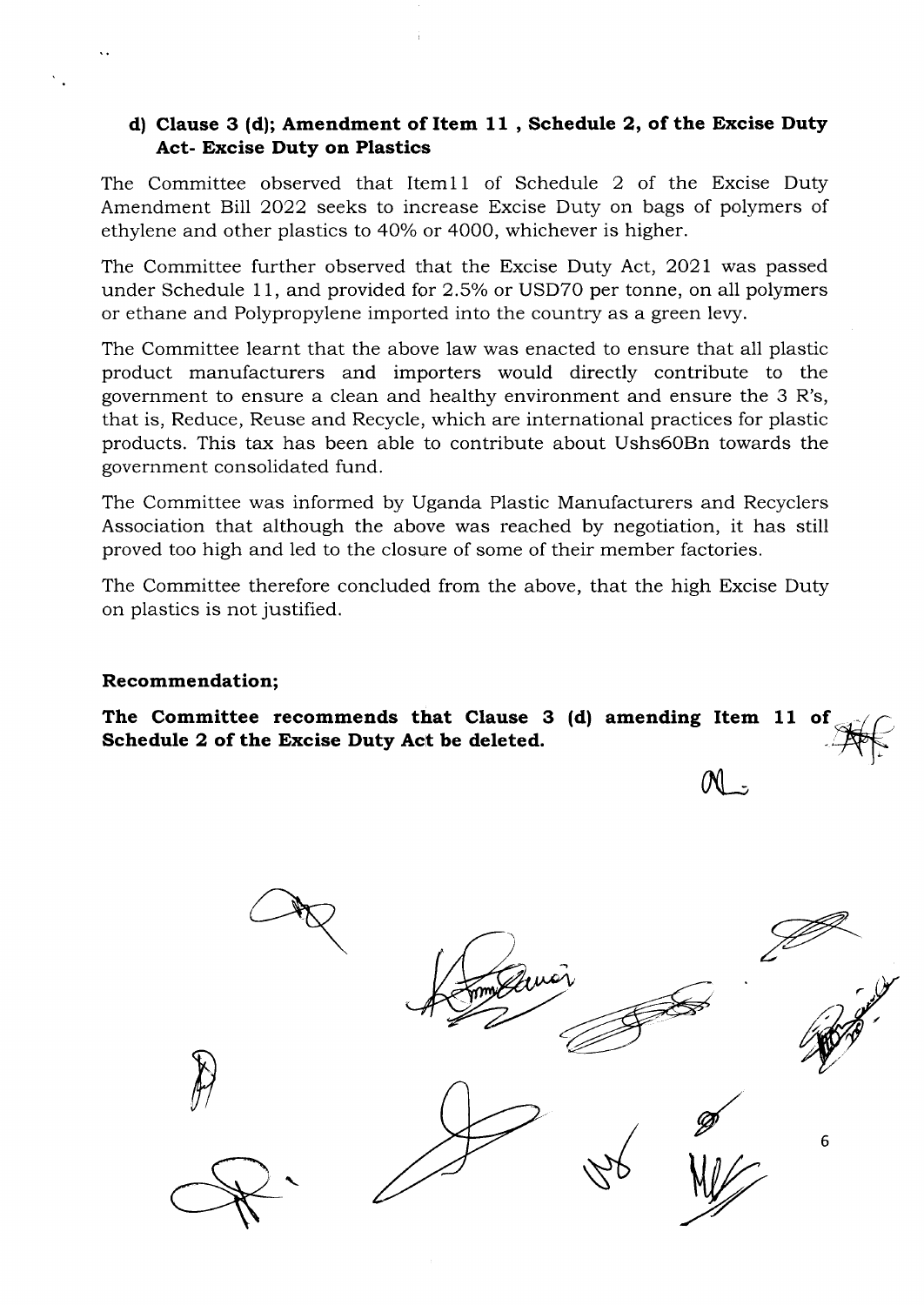#### PROPOSED AMENDMENTS TO THE EXCISE DUTY (AMENDMENT) BILL

#### Clause 2: Amendment of the Excise Duty Act, 2Ol4

Clause 2 is amended by substituting for the proposed definition of the word "fruit juice" in paragraph (a) the following-

"fruit juice" means unfermented liquid extracted from the edible part of a fresh fruit whether the extracted liquid is diluted or not but does not include fruit puree for industrial use that is not ready for final consumption"

#### Justification

 $\ddot{\phantom{0}}$ 

To exclude fruit puree for industrial use from being constituting fruit juice

## Clause 3: Amendment of Schedule 2 to the principal Act

Clause 3 is amended-

(a) in paragraph (a) by substituting for the proposed item (d), the following-

| (d) | opaque beer | higher |  |  |  |  | 10% or $100/$ = per litre whichever is |  |  |
|-----|-------------|--------|--|--|--|--|----------------------------------------|--|--|
|-----|-------------|--------|--|--|--|--|----------------------------------------|--|--|

(b) by inserting a new paragraph immediately after paragraph (a) the following-

| (f) | Any                      | other alcoholic $12\%$ or shs. 150 per litre, whichever is |
|-----|--------------------------|------------------------------------------------------------|
|     | locally<br>beverage      | higher.                                                    |
|     | produced other than      |                                                            |
|     | the beverage referred to |                                                            |
|     | subparagraph (a)<br>in   |                                                            |
|     | made of fermented        |                                                            |
|     | tea solution<br>sugary   |                                                            |
|     |                          |                                                            |
|     |                          |                                                            |

P R W Hang & W

We 2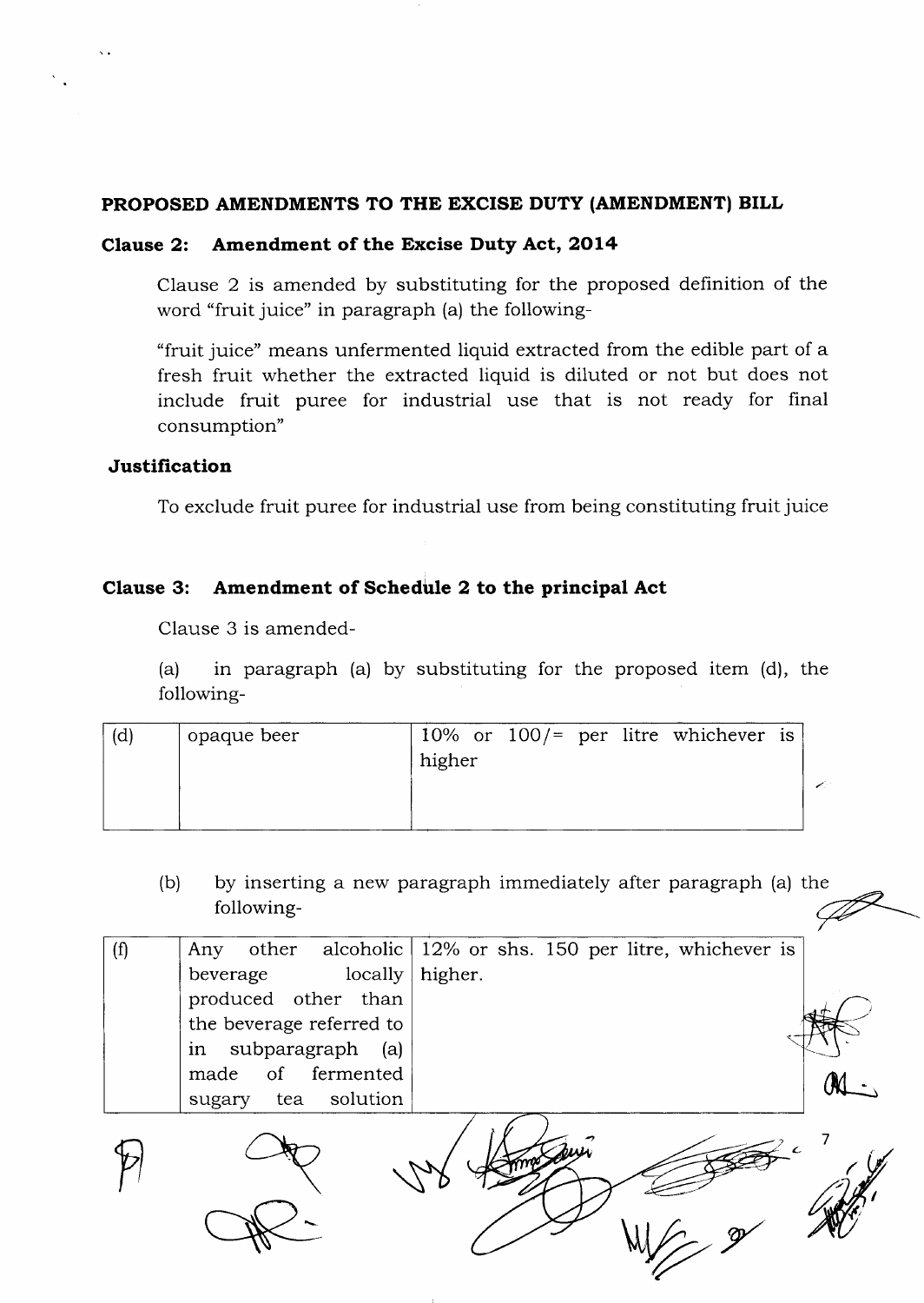| yeast and bacteria. | with a combination of |
|---------------------|-----------------------|
|                     |                       |

(c) by deleting paragraph (d)

#### Justification

- $(i).$ The amendment will encourage the reopening of companies that had closed as a consequence of the higher tax that had has the effect of lowering the cost of production of the seeks to lower the tax on opaque beer to enable the manufacturers
- (ii) to provide for a low tax rate for the alcoholic beverage locally produced from fermented sugary tea solution with a combination of yeast and bacteria.
- $(iii)$ . The proposed tax rates under paragraph (d) seeks to impose a higher tax on the recyclable products and leaves the non-recyclable products with a  $\frac{1}{\sqrt{1-\frac{1}{n}}}$  $\Box$

(NL -

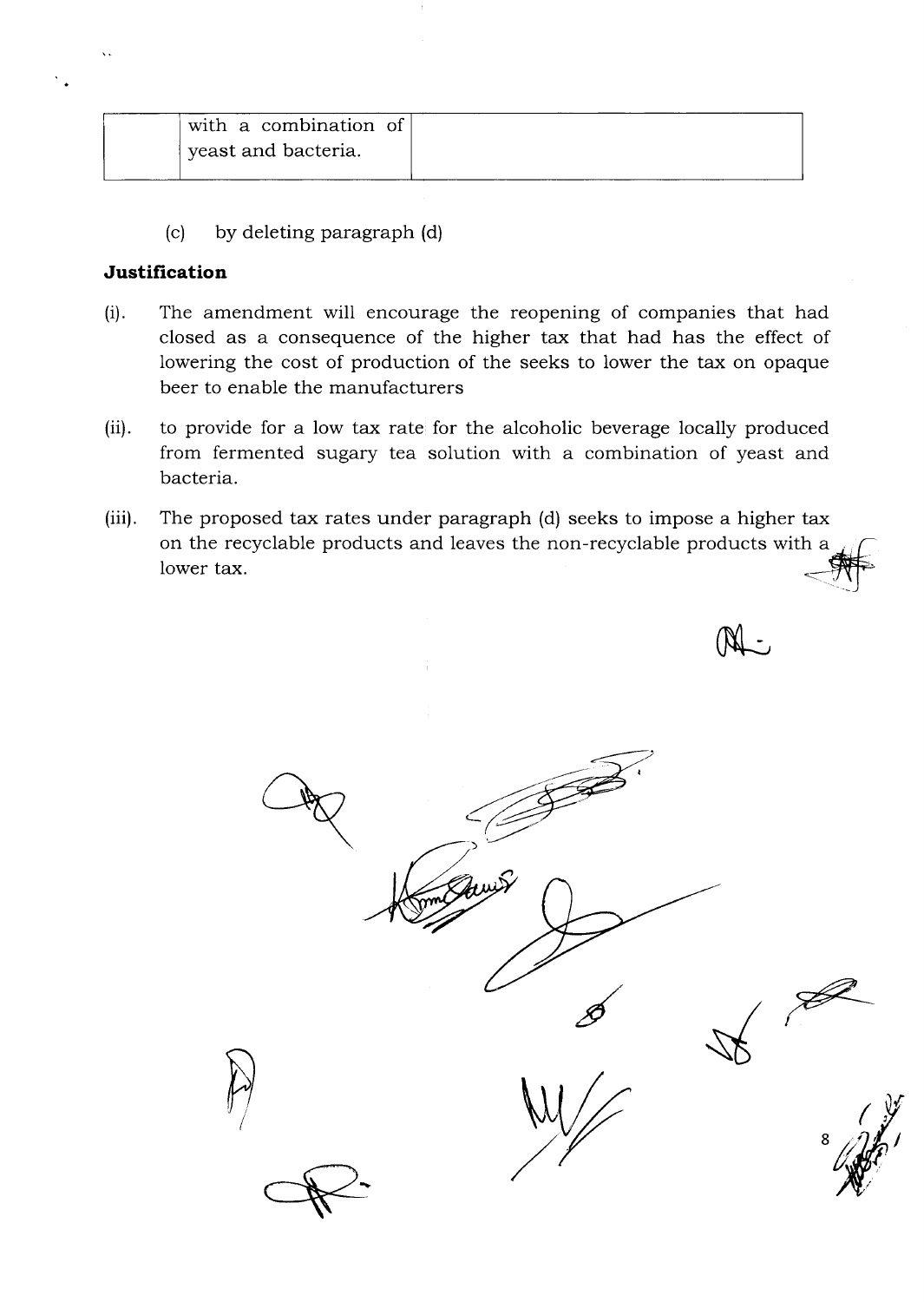#### MEMBERS OF THE COMMITTEE FINANCE, PLANNING AND ECONOMIC DEVELOPMENT; THE EXCISE DUTY (AMENDMENT) BILL OF 2022

 $\bar{\Delta}$  :

 $\ddot{\phantom{0}}$ 

| <b>NO</b>      | <b>NAME</b>                       | <b>CONSTITUENCY</b>         | <b>SIGNATURE</b> |
|----------------|-----------------------------------|-----------------------------|------------------|
| $\mathbf{1}$   | Dr. Keefa Kiwanuka C/P            | <b>Kiboga East County</b>   | Mese hir Lauran  |
| $\overline{2}$ | Hon. Avur Jane Pacuto D/CP        | <b>DWR Pakwach</b>          |                  |
| 3              | Hon. Wamakuyu Ignatious<br>Mudimi | Elgon County                |                  |
| $\overline{4}$ | Hon. Kankunda Amos Kibwika        | Rwampara County             |                  |
| 5              | Hon. Atima Jackson                | Arua Central                |                  |
| 6              | Hon. Bataringaya Basil            | Kashari North County        | <b>Dae</b>       |
| $\overline{7}$ | Hon. Asiimwe K Enosi              | Kabula County               |                  |
| 8              | Hon. Aleper Moses                 | Chekwii County              |                  |
| 9              | Hon. Ssejoba Isaac                | Bukoto CountyMid West       |                  |
| 10             | Hon. Tayebwa Herbert Musasizi     | Kashongi County             |                  |
| 11             | Hon. Lematia John                 | Ayivu West County           |                  |
| 12             | Hon. Kyooma Xavier<br>Akampurira  | Ibanda County North         | Jurt             |
| 13             | Hon. Nakut Faith Loru             | <b>DWR Napak</b>            |                  |
| 14             | Hon. Nangoli Gerald               | Elgon North County          |                  |
| 15             | Hon. Katali Loy                   | DWR Jinja                   |                  |
| 16             | Hon. Ochai Maximus                | West Budama County<br>North |                  |
| 17             | Hon. Opolot Patrick Isiagi        | Kachumbala County           |                  |
| 18             | Hon. Wanda Richard                | Bungokho Central            | W. Julie         |
| 19             | Hon. Okwir Samuel                 | Moroto County               |                  |
| 20             | Hon. Nabukeera Hanifa             | DWR Mukono                  |                  |
| 21             | Hon. Muwanga Kivumbi              | Butambala County            |                  |
| 22             | Hon. Ssenyonyi Joel               | Nakawa West                 |                  |
|                |                                   |                             |                  |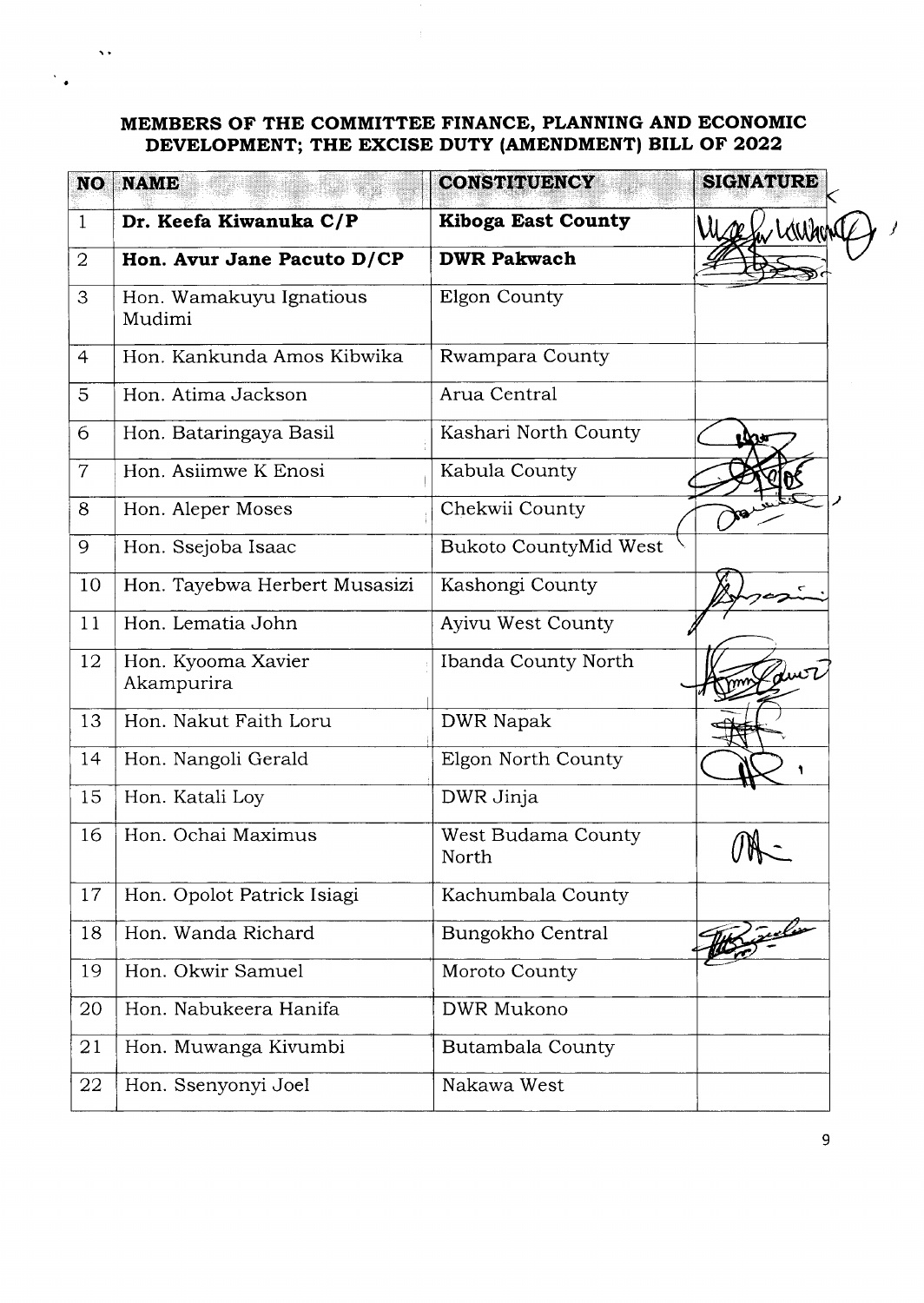| 23 | Hon. Nandala Mafabi              | <b>Budadiri West County</b> |          |  |
|----|----------------------------------|-----------------------------|----------|--|
| 24 | Hon. Batuwa Timothy              | Jinja West County           |          |  |
| 25 | Hon. Akol Anthony                | Kilak North                 |          |  |
| 26 | Hon. Luttamaguzu Semakula<br>P.K | Nakaseke South              |          |  |
| 27 | Hon. Ocan Patrick                | Apac Municipality           |          |  |
| 28 | Hon. Omara Paul                  | Otuke County                | marching |  |
| 29 | Hon. Muhammad Nsereko            | Kampala Central Division    |          |  |
| 30 | Hon. Aciro Paska Menya           | <b>DWR</b> Pader            |          |  |
| 31 | Hon. Kinyamatama Suubi Juliet    | <b>DWR Rakai</b>            |          |  |
| 32 | Hon. Masaba Karim                | Mbale, Industrial Division  |          |  |

 $\frac{1}{2}$  .

 $\mathcal{L}^{\text{max}}_{\text{max}}$  and  $\mathcal{L}^{\text{max}}_{\text{max}}$ 

 $\bar{\mathbf{v}}$ 

 $\ddot{\phantom{0}}$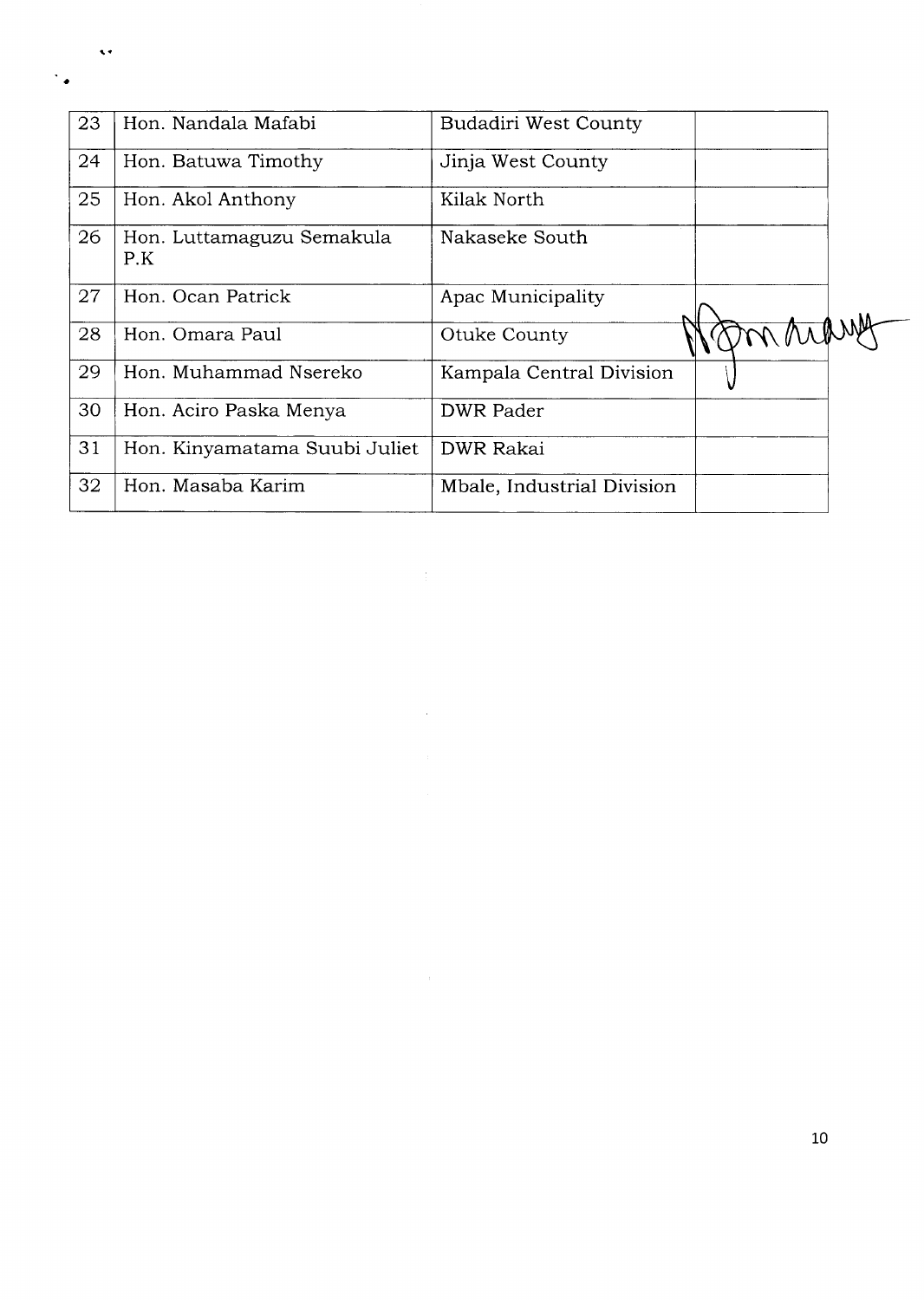

# PARLIAMENT OF THE REPUBLIC OF UGANDA

# A MINORITY REPORT ON THE EXCISE DUTY (AMENDMENT) BILL, 2022

MAY, 2022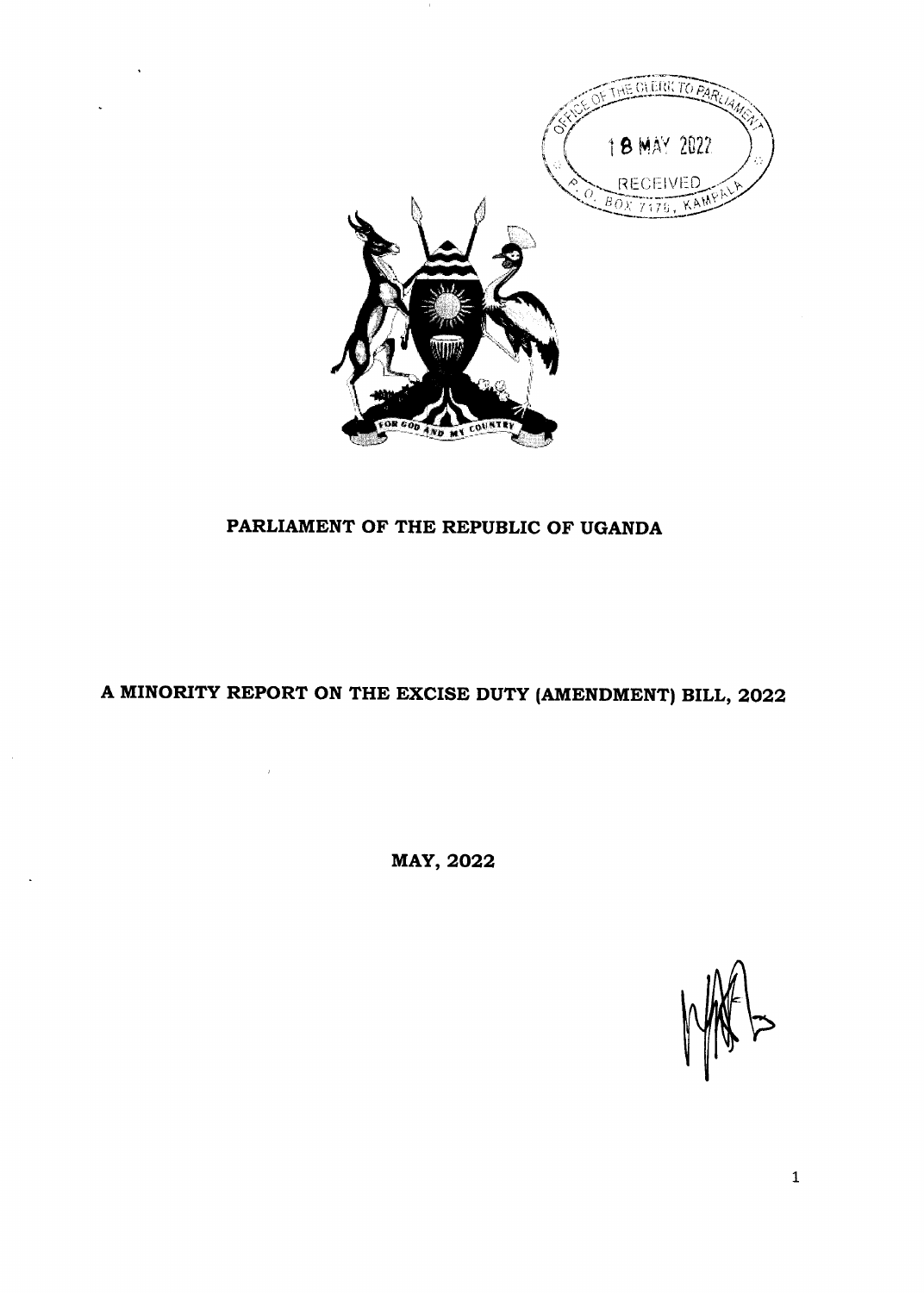## 1.O Introduction

The Excise Duty (Amendment) BiIl, 2022 was presented for First Reading and referred to the Committee on Finance, Planning and Economic Development for further scrutiny.

However, Rt. Hon. Speaker, the following issues constituted a dissenting opinion on the Excise Duty (Amendment) Bill, 2022.

## 2.O Area of Dissent

## 2.1 Excise Duty on fuel

It was observed that between January 2021 and February 2022, prices have increased by 70%. The increase in fuel prices has had a ripple negative effect on other factors of production, especially transport costs and the overall value chain of raw materials to finished products.

In return, many countries will be forced to lay off workers in light of the high costs of production, thereby defeating Government's objective of employment creation. As a stop gap measure, this year, this House has been on record seeking government intervention on the ever escalating fuel prices but to no serious answer availed. Fuel-driven inflation has forced the cost of living including education leaving disposable income diminishing and forcing many businesses to close or to lay off workers.

As a result, neighboring countries including Kenya and Tanzania have established direct intervention measures including wage increments to government employees of up to 23% for Tanzania and 12% for Kenya.

Therefore, as a stop gap measure, reduction on fuel is the only remedy available to reduce the cost of living through reduction of taxes on fuel which shall force the price to go down.

## We recommend that;

a) Excise duty on motor-spirit gasoline which stands at  $1,450$ /= currently be reduced by UGX7SO;

MHS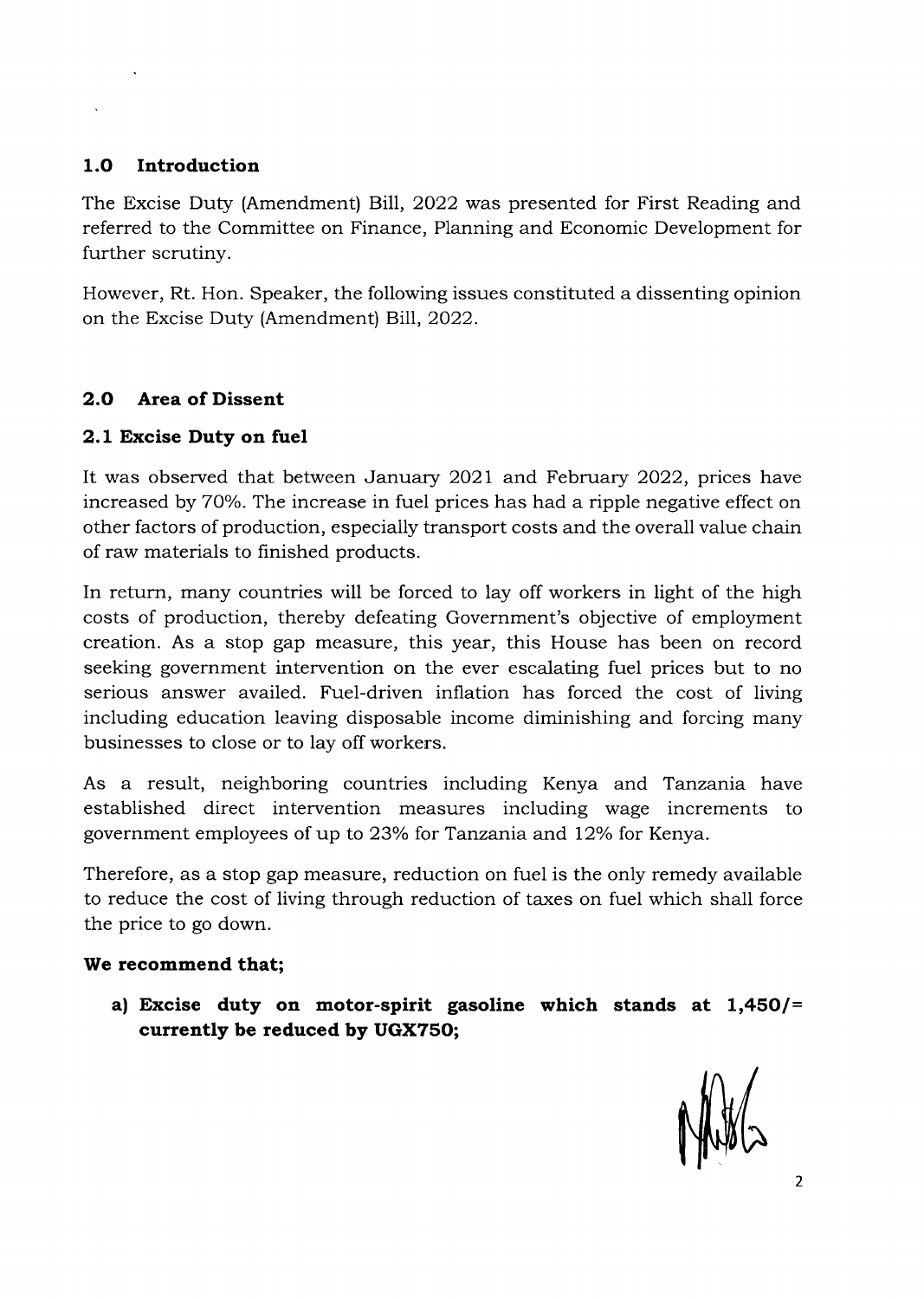## PROPOSED AMENDMENTS TO THE EXCISE DUTY (AMENDMENT) BILL

# Amendment of Schedule 2 to the principal Act

Schedule 2 of the Excise Duty Act is amended-

 $\ddot{\phantom{0}}$ 

- (8) in paragraph (a) by substituting motor-spirit gasoline duty rate of  $1450$  /- to UGX700/=
- (b) in paragraph (b), by substituting Gas Oil duty rate to UGX430/

MSG

ċ,